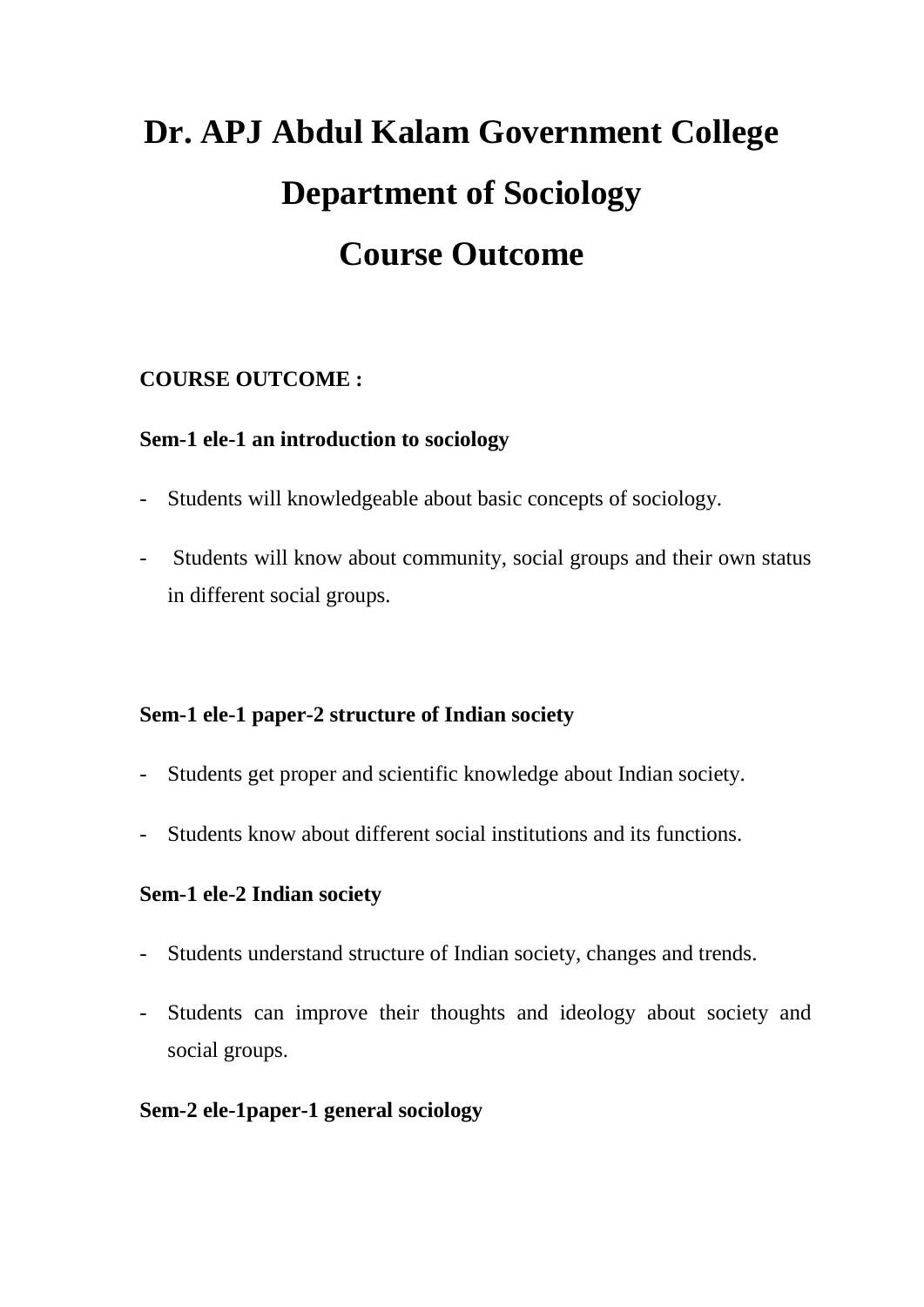- Students understand about social action, interactions and social relationship.
- Students know about different social processes and its functions and dysfunctions.

## **Sem-2 ele-2 population and society**

- Students understand about formation and different elements of population.
- Students will knowledgeable about theories related population, effects of population on society.

## **Sem-3 ele-1 p-1 Current Social Problems In India**

- Students aware about different social problems.
- Students will contribute to decrease social problems.

## **Sem-3 ele-1 p-2 Tribals of India**

- Students know about life of Indian tribes.
- Students understand about problems of Indian tribals.

## **Sem-3 ele-2 Social Geography of Gujarat**

- Students will be knowledge about regions of Gujarat and culture.
- Students will understand about inter disciplinary approach and other subject of social science.

## **Sem-4 ele-1 paper-1 Sociology of Family**